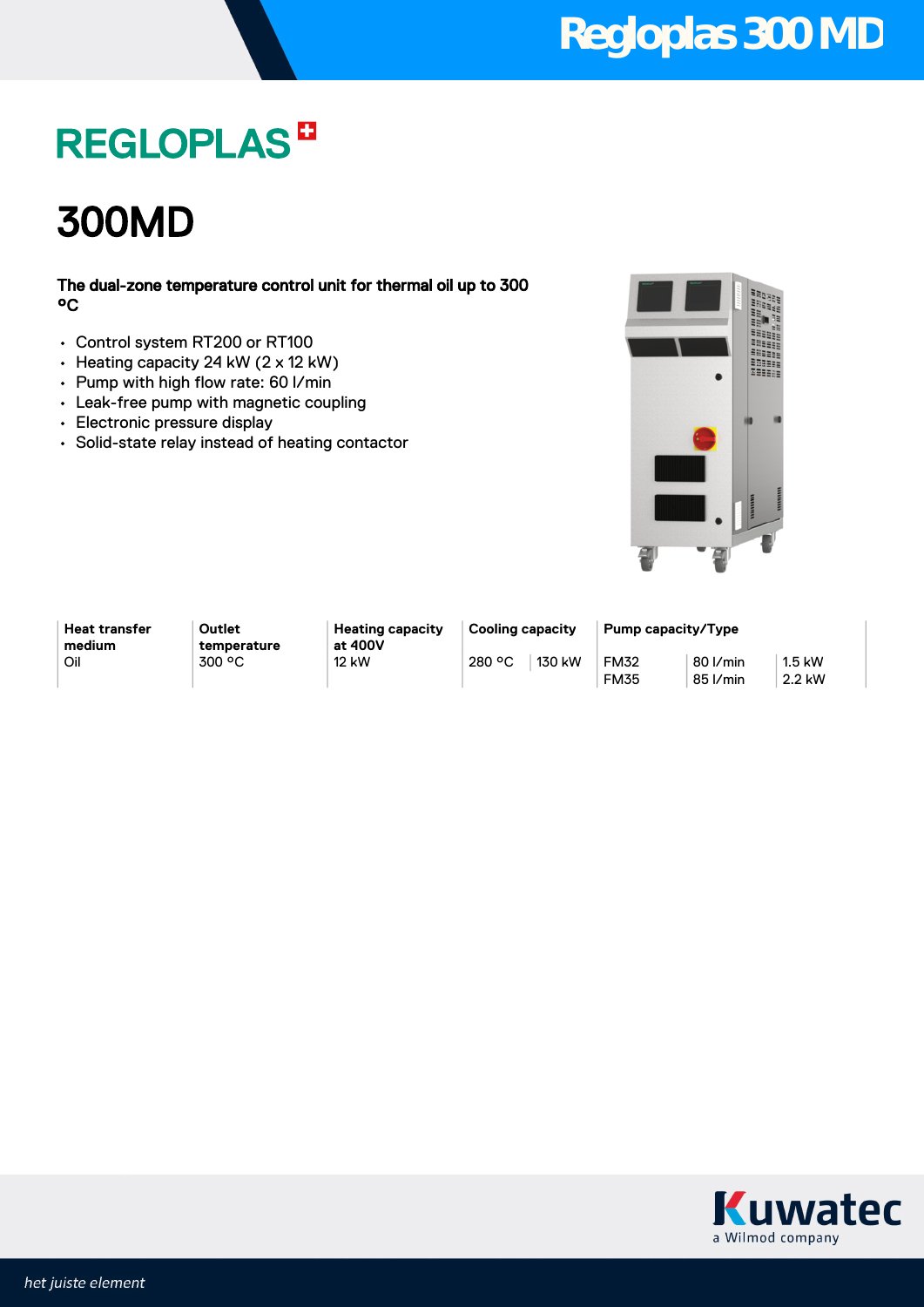# **Regloplas 300 MD**

| <b>Technical data</b>        |                           |                     |             |
|------------------------------|---------------------------|---------------------|-------------|
| Outlet temperature           |                           |                     |             |
| max.                         | °C                        | 300                 |             |
| Heat transfer medium         |                           | Oil                 |             |
| Filling quantity             | T                         | 22.0                |             |
| Expansion volume             | T                         | 14.0                |             |
| Heating capacity at 400V     | kW                        | 12                  |             |
| <b>Cooling capacity</b>      | kW                        | 130                 |             |
| Cooler                       |                           | 1K                  |             |
| at outlet temperature        | °C                        | 280                 |             |
| at cooling water temperature | $^{\mathrm{o}}\mathrm{C}$ | 20                  |             |
| Pump capacity/Type           |                           | <b>FM32</b>         | <b>FM35</b> |
| Flow rate max.               | 1/min                     | 80                  | 85          |
| Power consumption            | kW                        | 1.5                 | 2.2         |
| Pressure max.                | bar                       | 7.5                 | 8.0         |
| <b>Control system</b>        |                           | RT100 / RT200       |             |
| Measuring mode (Standard)    |                           | Pt100               |             |
| <b>Operating voltage</b>     | V/Hz                      | 400-480 V, 50/60 Hz |             |
| <b>Connections</b>           |                           |                     |             |
| Outlet/Inlet                 |                           | G3/4" IG            |             |
| Cooling water mains          |                           | G1/2"               |             |
| Degree of protection         |                           | <b>IP54</b>         |             |
| Dimensions W/H/D             | mm                        | 400/1150/1330       |             |
| Weight                       | kg                        | 235                 |             |
| Color                        | RAL                       | 9006/7016           |             |
| Ambient temperature          |                           |                     |             |
| max.                         | ٥C                        | 40                  |             |
| Noise level                  | db (A)                    | $< 70\,$            |             |